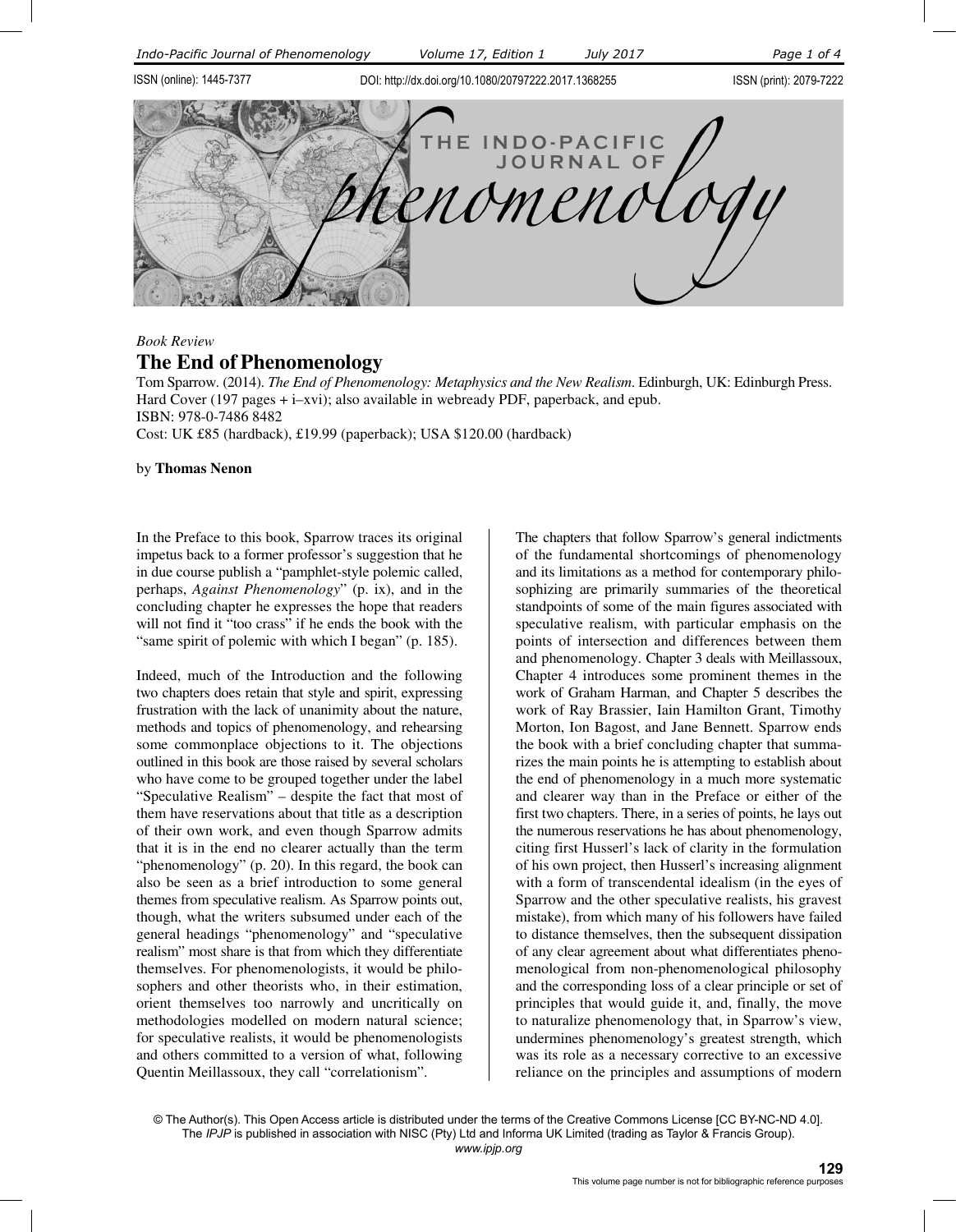natural science. He notes that the term "end" in the title is deliberately ambiguous, referring simultaneously to phenomenology's unsuitability for current philosophers who want to find a better way to approach traditional ontological questions about the nature of reality itself, the conflict between phenomenological methodology and theologically inclined thinkers who want to go beyond a philosophy of immanence, and also to a call back to the original impetus and aims of phenomenology as an antidote to uncritical and overly narrow reliance on the model of the natural sciences as the sole or primary access to the world.

Throughout the Introduction and the five main chapters, it is above all Husserl who comes in for the strongest criticism as an idealist or "correlationist" whose philosophical approach downplays or eliminates a robust recognition of the reality and independence of the world from human knowers. Thus it is somewhat surprising when Sparrow in the end calls for a "return to the work of Husserl in order to finalize what Husserl never could: a precise phenomenological method to complement the method of science" (p. 188). Meanwhile, however, and without a renewed or any clearer description of phenomenological method, Sparrow sees "phenomenology" as an almost empty signification. A further tension he mentions in the Conclusion but develops more clearly in Chapters 1 and 2 is the problem of how a kind of philosophy that purports to be founded on direct experience and evidence can be reconciled with the attempt by several key figures in French phenomenology to address otherness and, more specifically, that which by definition is beyond experience, namely the in every sense completely transcendent dimension of the divine.

Chapters 3 through 5 demonstrate how the work of the "speculative realists" can be seen as different responses and alternatives to various phenomenologists, and in particular to Husserl, Heidegger, Merleau-Ponty, and Levinas. Sparrow shows how, for several of them, their work arises in part with inspiration from developments within phenomenology that they extend in a way that now positions them in opposition to the guiding tendencies of classical phenomenology, and in particular to what they see as its idealism and its over-emphasis on how things appear to human knowers. The question of how to think of "the real" that phenomenological philosophy purportedly cannot handle is very different for different members of this group. For Meillassoux, it is the things described in modern mathematical science, particularly physics. For Harman, it is the in-itselfness of objects and their inner lives that escape us. For others, it might be the absolute either of more or less traditional theology or in Hegel or Schelling. Sparrow's summaries of their positions are necessarily painted with broad strokes and limit themselves to description more than critical analysis, so that the book provides the reader with some general directions to pursue but is not intended as an in-depth philosophical analysis of these

#### philosophers' works.

From my own standpoint as a fairly orthodox transcendental philosopher who still finds many insights from Kant, Husserl, and Heidegger compelling, I must confess that I find some of this book's characterizations of their positions, in particular those of Husserl, rather puzzling. Of course, it is not unusual for philosophers to present somewhat oversimplified views of their predecessors as the critical starting points for developing their own original positions. Aristotle's treatment of Plato and the Presocratics can be seen as a classic example of that tendency, and Heidegger's and Levinas's depictions of Husserl's views are examples within the phenomenological tradition. But if "correlationism" is supposed to be the view that only those things are real that are the correlates of actual human intentional experiences – and, in particular, actual human perceptual experiences – then, according to my reading, neither Kant, Husserl nor Heidegger is anywhere close to being a correlationist. Kant certainly took himself to be providing a philosophical framework that is consistent with Newtonian physics, and physics along Newtonian lines posits all sort of entities that have never been the direct object of human perception. When Kant calls them appearances in a philosophical instead of an empirical sense, he is just making clear that we cannot conceive of them as not existing in space and time and without thinking of them in terms of categories such as causality. In fact, I cannot think of any major figure who has held a correlationist view since the 18th century and pre-Kantian philosophy. What transcendental philosophers, including Husserl, do believe is that, whenever we have good reason to claim that something is, has been, or will at some time be actual, that belief needs to be founded on evidence. In everyday life, if I come home and see that things have been rearranged in my absence, I can reasonably conclude that someone else must have been there even though I did not see them enter or leave. Similarly, when we observe certain features of the earth or the universe and have learned something about the laws governing physical changes through geology or physics, then we can reasonably conclude things about what must have happened on earth and in the universe long before the time when we have good evidence to believe that there were any human beings around to witness those things directly. What transcendental philosophy asks is what fundamental assumptions we must make if we are going to undertake geology or physics as sciences at all to help us find out what kinds of things there are, what laws govern their changes, and what would count as the best scientific evidence of scientific beliefs about them.

From a transcendental standpoint, it sounds to me like Meillassoux's definition of the real is a very strong, but narrow, form of correlationism. It says that what there really is are the things that are the correlates of true statements in modern mathematically oriented physical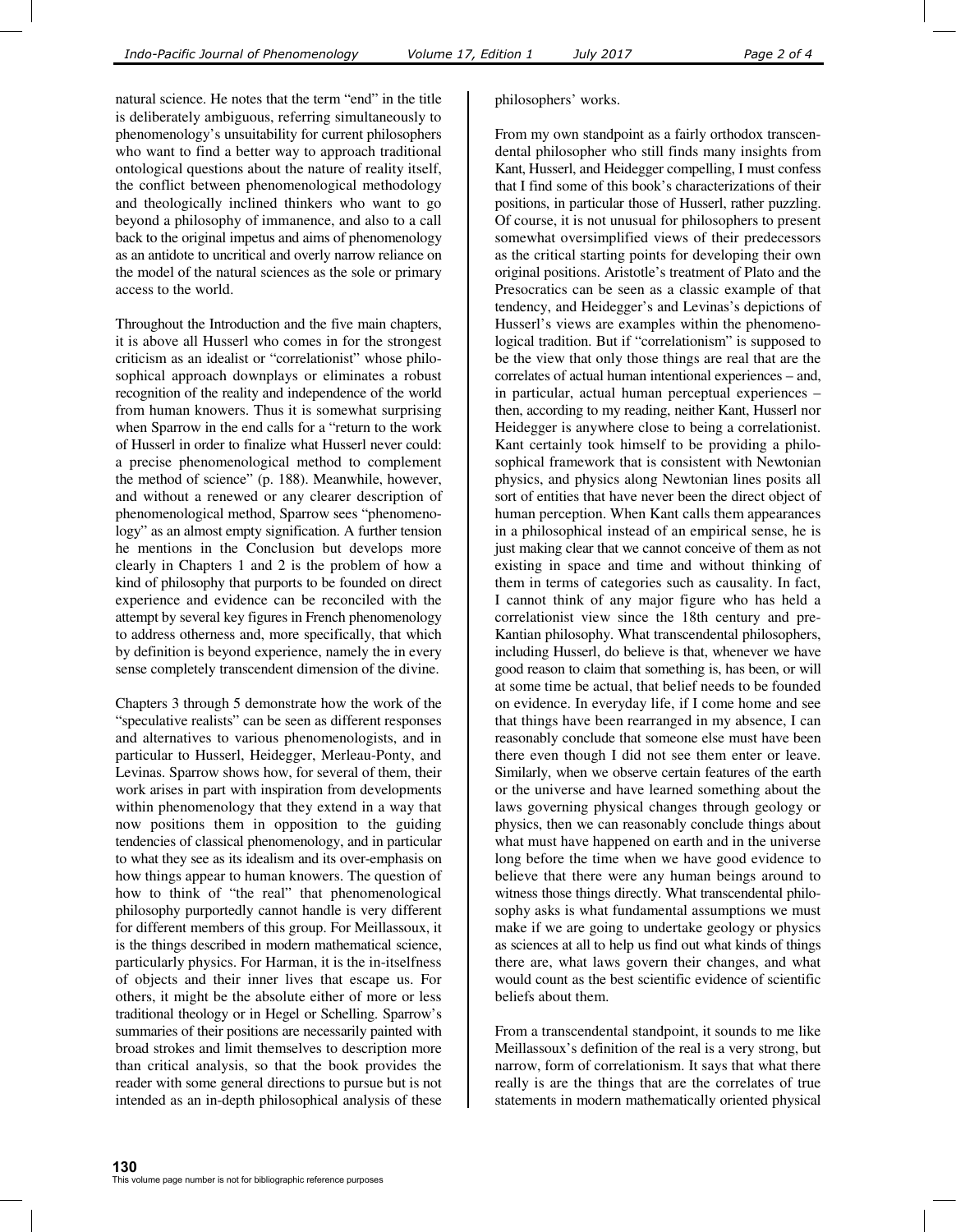sciences. If we apply Meillassoux's confrontation of the problem of "ancestrality" to his own philosophical account of what there is, the problem seems to be worse than it is for classical phenomenology on a correlationist reading. Instead of having a world that is only as old as human beings, we would have a world that is only as old as modern mathematical physics. That is a much shorter span than even the creationists take to be the age of the universe. This form of correlationism is "narrow", because it would exclude all the things that we know through everyday experience, e.g. that the traffic light really is red and that we should stop at a red light. It really is often red, even though some human beings cannot see red or even see at all. We know that the meaning of the term "red" implicitly relates to what normal human beings can see under normal conditions, but we also still know that some things really are red and others are not. We also know that some things really are chairs, which is why we walk over to sit on them, and we know they were chairs even before we sat on them or even saw them. This is why Heidegger uses the term "*entdecken* [discover]" for this kind of recognition, and Husserl in *Ideas II* is making just this same point about objects encountered in the personalistic attitude as well. So Harman's view about "tool-being" is one that not only Heidegger, but Husserl too, would agree with. Yet it does not seem to be something that would fit Meillassoux's criterion for reality. Part of Husserl's entire phenomenological project was intended to combat precisely this kind of narrowness by using a two-fold strategy that Heidegger to some extent employs as well. First of all, Husserl's phenomenology appeals to our everyday experience of things to show that reality is much richer than notions of reality and truth predicated just on the natural sciences would permit, and, secondly, it argues that the natural sciences themselves are ways of approaching and grasping reality that do extend what we know about natural objects in very powerful ways, but that these new kinds of natural objects emerge only as the correlates of the modern scientific enterprise. That is why we can undertake a philosophical genealogy of this modern scientific or naturalistic attitude itself.

The richness of our experience for Husserl includes not just real objects, physical objects, but the kinds of items and relationships described in formal logic and mathematics, which was the point of Husserl's critique of psychologism. That does not make physically real, spatio-temporally located objects any less real. To ascribe the kind of correlationism to Husserl that at least some if not all of the speculative realists attribute to him would be equivalent to attributing to him not just a fairly naïve form of idealism, but psychologism as well, since numbers and the laws of mathematics would then be aspects of human thinking rather than the atemporal objects of human thinking.

The richness of the objects we encounter in themselves, their "concreteness", also involves much more than Sparrow seems to associate with the term "concrete". "Concrete" for Husserl means not just that the objects we encounter in our daily lives are located in space and time and have some genuine properties that we as embodied agents discover in our perceptions of them, but that they also come endowed with practical and aesthetic predicates. The opposite of concrete objects for Husserl in *Ideas II*, for instance, are the strictly theoretical or naturalistically conceived "abstract" objects. In everyday human life, when we recognize things around us, we form intentions not just about their shapes, colours, weights, and temperatures, but also about whether they are likely to fit or obstruct our purposes, whether they are going to taste good or bad, lead to pleasant or unpleasant experiences, whether they are beautiful or repulsive, and many other things. Moreover, all these intentions can be confirmed or disappointed in the further course of experience, and this can happen either directly or indirectly, e.g. through the testimony or experiences of others or through causal inferences. So, in the end, I agree with Sparrow that Husserl remains a good place to start for a philosophical approach that can handle the richness of our encounters with all sorts of things that we discover really do exist and really do have specific kinds of properties, affordances, and aesthetic aspects, and that never cease to surprise and often disappoint us. As more of the writings that remained unpublished during Husserl's lifetime have become available over the past few decades, some of the one-sided readings of him as a mere philosopher of reflection trapped in the theoretical attitude – caricatures that critical readers of him within the phenomenological tradition such as Heidegger or Levinas have encouraged as well – are receding.

What Husserl and transcendental phenomenologists cannot claim to say as philosophers is which individual things are real, handy, tasty, or beautiful. Transcendental philosophers reflect on what is involved in making those kinds of claims and what kinds of experiences would validate them. Those are what Husserl calls "eidetic structures", what Heidegger in *Being and Time* refers to as "categories" for things that are not Dasein and "existentiales" for Dasein. This is the whole thrust of the phenomenological reduction, namely the recognition that philosophers can reflect on the *structures* of, or invariant features of, different kinds of experiences, and of the contexts within which different kinds of objects can show themselves or seem to show themselves or even elude us. Examples of these kinds of objects include everyday use objects, artworks, other people as minded agents or persons, numbers, the laws of logic, and a whole range of other possible things. But our knowledge about which of them are genuine and what they are like comes to us not through philosophy, but through various kinds of experiences – including both everyday and scientific experience. As human beings, we do have those experiences that we can reflect upon as philosophers, but as philosophers we reflect